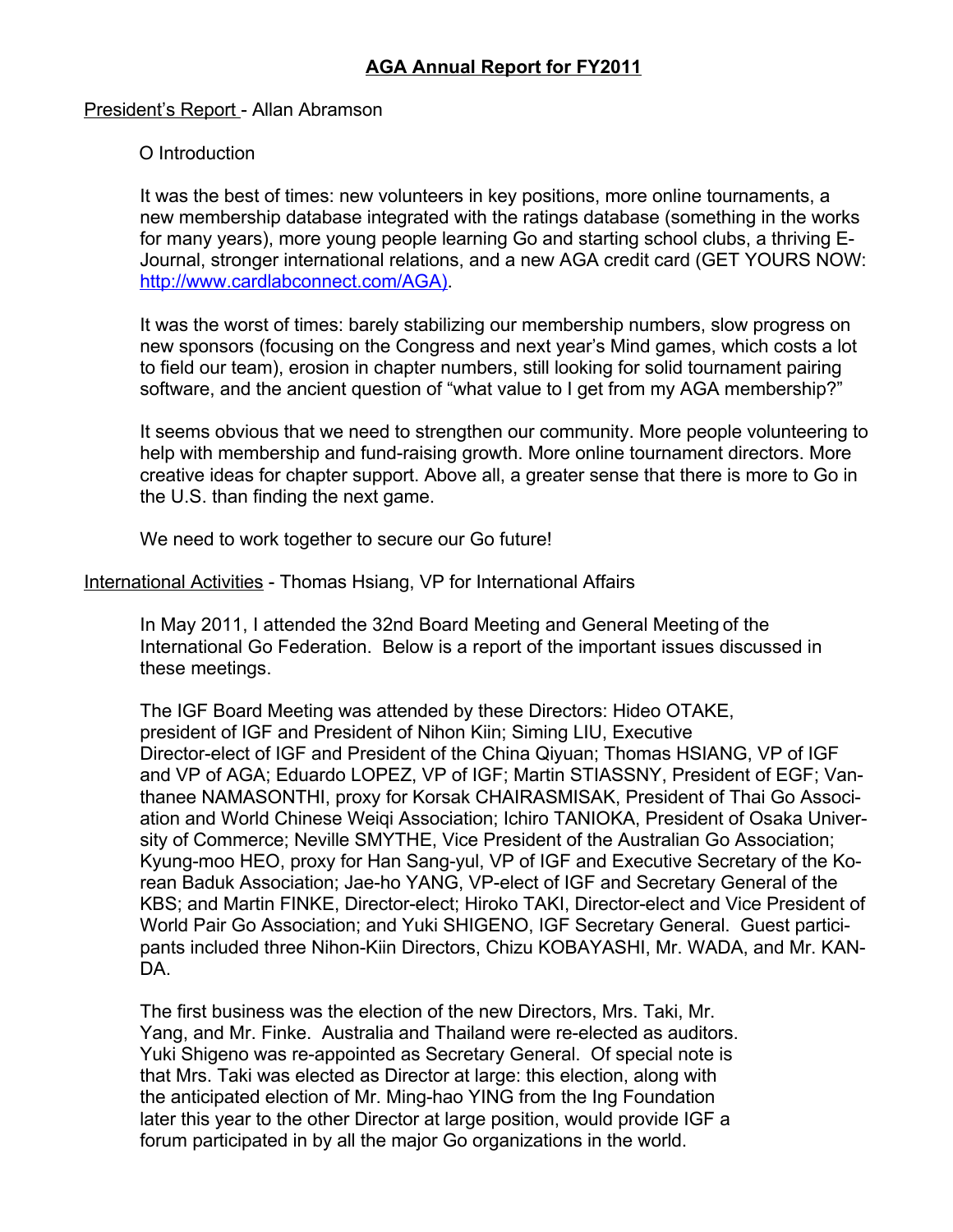### *Future WAGC events*

It was reported that the 2012 WAGC will be held in March 2012 in Guangzhou, China. Nihon Kiin will host the 2013 WAGC event. The priority of hosting the 2014 event is given to Korea.

### *Report of development*

I reported that IMSA, of which IGF is a member, has entered a commercial development contract with Mind Sport Partners (MSP), a company based in Singapore. IGF anticipates receiving at least \$25,000 yearly to support Go activities, in addition to the funds for the Go events of the World Mind Sport Games in 2012 and 2016. Further, IMSA has entered into a contract with SportAccord to hold the 2011 SportAccord Mind Games (SAMG), from which IGF will receive a management fee of \$50,000.

Under this contract, IGF is expected to support the formation of several National Mind Sport Associations and to participate actively in all MSPorganized competitions and promotional events.

Mr. Siming Liu reported that he is exploring an IGF-sponsored professional world championship that will be commercially supported.

### *SportAccord Mind Games2011*

The SAMG games will be held December 8 through 17 at the Beijing Convention Center. Five sport events will participate: Bridge, Chess, Draughts, Go, and Xiangqi.

For Go, the competition items include two medals, a five-member team competition from six teams and a six- or seven-pair pair-go competition. The former will be held December 9-14, the latter on December 15-16. The six teams will be formed from China, Japan, South Korea, Asian-Pacific region (represented by Chinese Taipei), the Americas (represented by AGA), and European (represented by EGF). Pairs will be chosen from these six teams, plus possibly a seventh pair from the host city. All expense of the players will be borne by SportAccord. Substantial prize money in all places is provided.

AGA is requested to form its team, with at least one female member, before August 31, 2011.

#### *World Mind Sport Games in 2012 and 2016*

WMSG 2012 is not yet under contract. Several locations are under consideration, most notably Manchester, UK, and Madrid, Spain. WMSG 2016 has received preliminary approval by the Brazilian government.

#### *Anti-doping activitie s*

I reported the discussions between WADA and IMSA officials about antidoping. IMSA raised the question that there is no scientific proven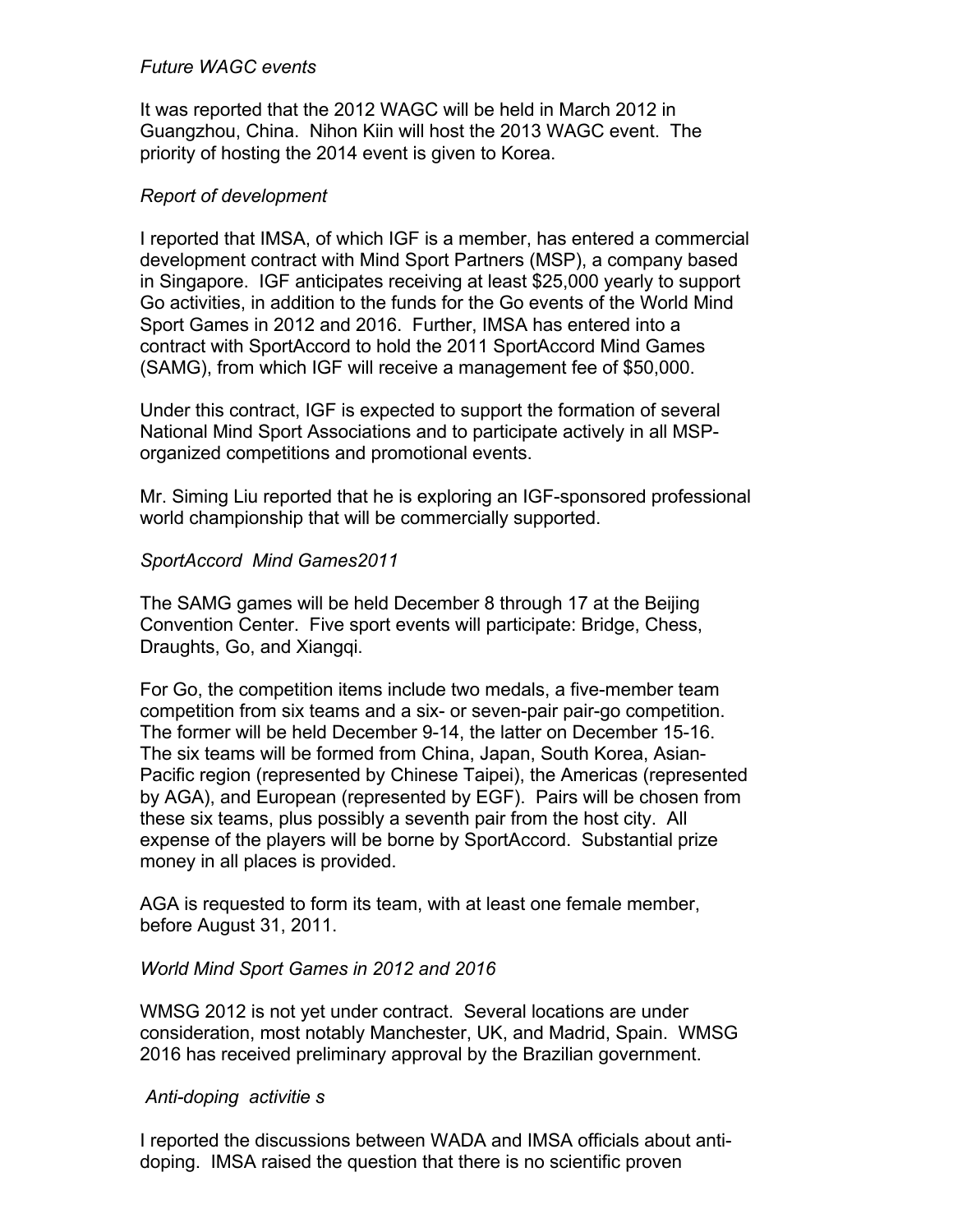benefit of performance enhancement drugs for mind-sport players taken prior to the competitions. It was requested that WADA officially exempt mind sports from "out-of-competition testing".

It was further pointed out that, for now, Go, Bridge, Draughts have suspended their our-of-competition testing programs pending a decision by WADA. Chess uses a separate program, where selected players are tested 24 hours prior to competition to constitute the out-of-competition testing.

In response to this request, WADA agreed to re-visit the issue in their next revision of the anti-doping code starting early 2012, intended for publication in 2013. For now, WADA requested that the three noncompliant IMSA members adopt the Chess model, or continue to be considered non-compliant.

Within IGF, Ms. Shigeno reported that the testing during this year's WAGC would not be held, because of the refusal of Japanese anti-doping agency to support this activity for Go, the latter being an unrecognized sport in Japan. Instead, the 2011 testing will be done during the SAMG event in December in China. Martin Finke, an IGF Director, has been appointed to organize the anti-doping infrastructure within IGF.

#### *Other IGF sponsored events*

The 22nd International Amateur Pair Go Championship will be held November 19-21, 2011, in Tokyo.

KBA asked the Go community to join in its petition for the 2014 Asian Games to include Go as a competition item. Go players can go to the KBA website to sign up.

The Korean Prime Minister Cup, now in its sixth year, will be held in October, 2011; the World University Student Championship (March), the Hi Seoul World Businessman Baduk Fair (November), the Hangzhou World City-Team tournament (November), and the Children's Team Tournament (Thailand, February) all will continue at their traditional times.

KBA was asked to investigate the possibility of IGF joining the International University Sports Federation, FISU.

KBA reported that it will support the formation of a professional system in Europe by allowing the latter's members to participate in some of the Korean title competitions.

Mr. Liu reported IGF is supporting European Go activities by sponsoring up to 20 European youths to study Go in China in the summer of 2011. He also commented that China Qiyuan is supporting the European Go Congress by helping EGC secure a third year of support from the Chinese team company, Zhuyeqing. In addition, there will be a large delegation of Chinese professionals and amateurs visiting the 2011 EGC. The Chinese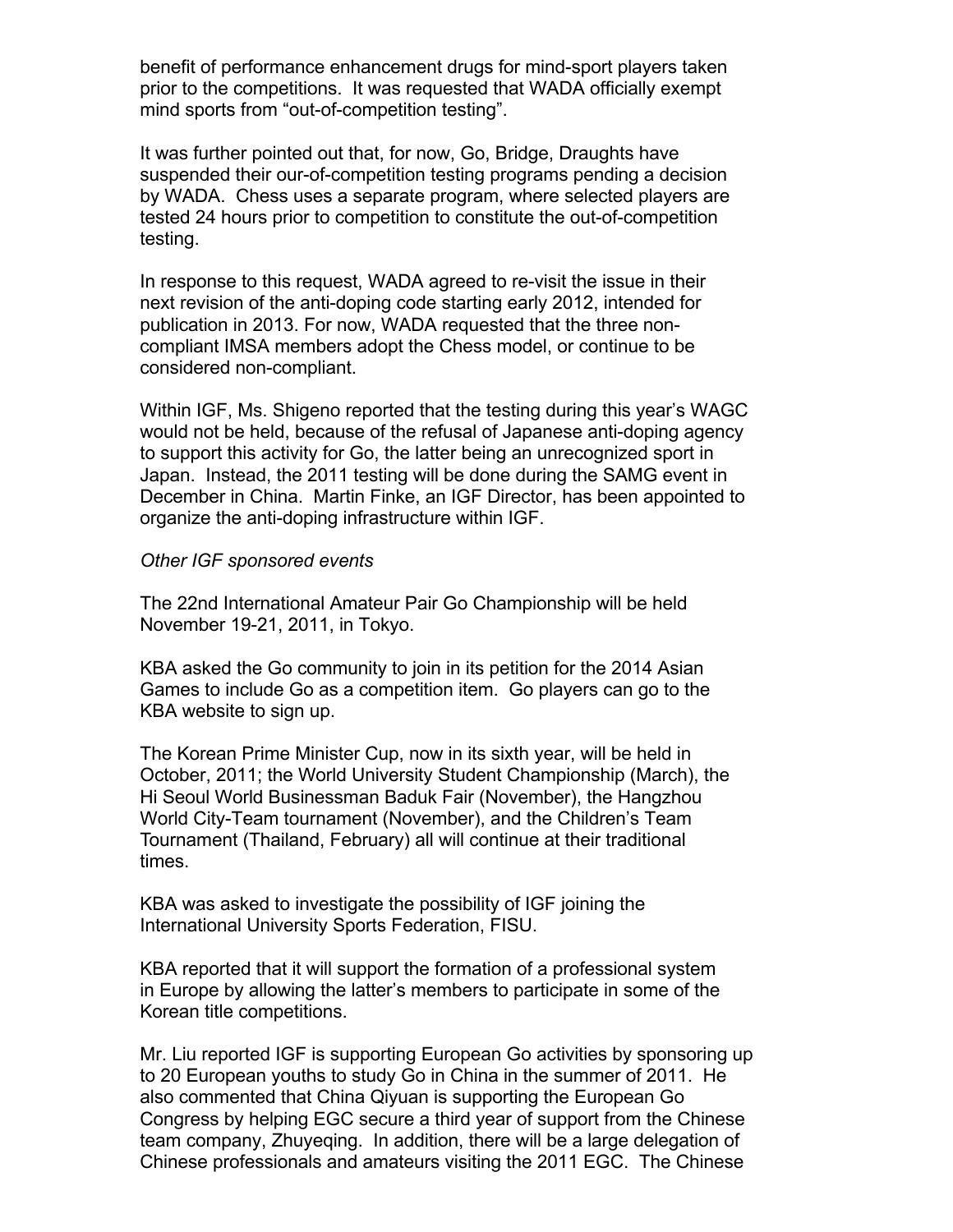A-League will play one round at the mid-Congress break; eight top professionals from China will participate.

In response, Ms. Kobayashi noted that Nihon Kiin will have a large presence at the 2011 EGC as well; several NK Directors and professionals will participate. Similar comments were made by the Pair Go Association (Mrs. Taki) and Korean Baduk Association (Mr. Yang). Very little was said about the US Go Congress...

#### Communications - Chris Garlock, VP, Communications

It's been another incredibly productive year for the AGA's communications team. We're proud to have kept the AGA at the cutting edge of world go coverage, helping inform the global go community, building and maintaining a national and worldwide network of go communicators, all in service of the game of go and the American Go Association.

Here are a few key highlights of the past year:

- Go News: 1,040 posts on our go news site, including original reporting on the U.S. go scene as well as compilations from news sources around the world

- Special Reports: published a series of full-color hot-linked PDF reports for AGA members on the World Amateur Go Championships in China, the U.S. Go Congress in Denver, and the Cotsen Open in Los Angeles

- Online American Go Yearbook: switched publication to an expanded and extensive online-only version (at a great savings to the AGA, and with minimal member objection), with the following sections already published: Year in Headlines (4-page PDF includes selected headlines and color photos from reports appearing in the American Go E-Journal in 2010); Games, Commentaries & More (includes all the Member's Edition material published in the E-Journal in 2010).

This online resource enables members to quickly find the material they're looking for on a month-by-month list. Once selected, game records or PDFs open up quickly and easily for review or download. This 2010 Yearbook collection also includes bonus files not originally included in the E-Journal); Instruction (8-page PDF includes samples of game commentaries by Michael Redmond 9P, puzzling life and death problems from Yilun Yang 7P, Haruyama Isamu 9P's "Questions From Actual Play," Kazunari Furuyama's "Lessons With Kaz," kyu game reviews by Yuan Zhou 7-dan, translations from Weiqi World, and excerpts from Go World appearing in the American Go E-Journal in 2010.

Throughout the PDF we've included handy clickable links to the 2009 and 2010 game collections); The Traveling Board (3-page PDF includes both of Paul Barchilon's reports on teaching go in prison and Roy Laird's report on the Chess and Checkers House in New York City's Central Park. We've also included handy clickable links to our Traveling Board reports from China last year as well, previously released in the 2010 WAGC special report); Go Spotting (go was spotted everywhere last year, from television shows to French novels and of course films.

In Go Spotting, our latest 2010 American Go Yearbook release, we've collected our reports on go's appearance in popular culture, from popular television shows like Criminal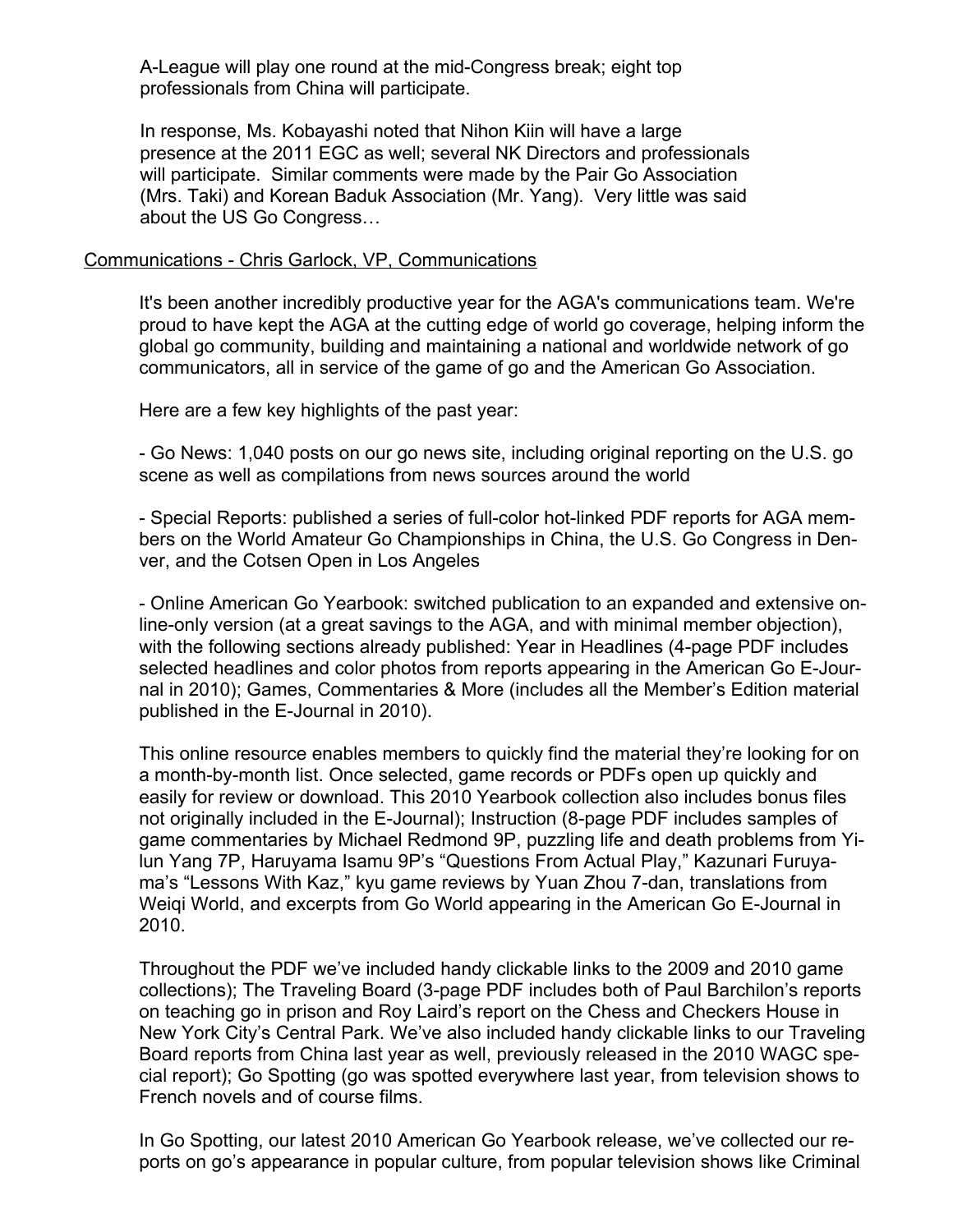Minds to philosophy books  $-$  A Thousand Plateaus  $-$  as well as films  $-$  The Taste of Tea and The Warlords and a best-selling French novel, The Elegance of the Hedgehog and even a blog entry, Eyes of Wood, Hands of Stone, Heart of Paper); Youth (AGA youth had a great year in 2010, and some of the highlights are compiled in the American Go Yearbook Youth section. From Team Tiger's Mouth taking on the Internet Insei League, to Calvin Sun's first-person account of his matches in the World Youth Go Championships (Sun finished fouth, beating out Japan, and we provide a commented game record from Team Leader Mingjiu Jiang 7P). Other highlights of the Yearbook Youth section  $-$  which is twice as large in 2010 as it was in 2009  $-$  include the Redmond Cup, with Curtis Tang 7d, named the new Redmond Meijin; highlights from the US Go Congress Youth Room, and reports on the School Team Tourney).

- EJ Readership Stats: 1,700 AGA members; 3,455 former AGA members; 6,709 nonmembers

- Proven Membership Driver: the E-Journal and Yearbook continue to be highly-valued in the go community, cited by existing and new members as reasons for re-joining/joining, and the EJ's Go World promotion in May helped boost membership by nearly 300 alone. The E-Journal continues to function as a valuable service to AGA members who receive the special Member's Only content each week and as an entry point for future members, hundreds of whom join the AGA each time we run a promotional effort. As noted in the 2008, 2009 and 2010 reports, such regular semi-annual promotions like the Go World and Yearbook offers which help retain existing members and recruit new members out of the ever-larger pool of non-members who sign up for the free edition of the E-Journal are clearly effective and we once again strongly recommend that the E-Journal and Membership staff work together to regularize the schedule in 2011-2012.

Volunteers: the AGA's communication team continues to recruit, train and retain an amazingly broad, diverse and committed group of volunteers, without whom we could not accomplish a fraction of the work described above:

EJ/WEBSITE VOLUNTEERS/CONTRIBUTORS: Managing Editor: Chris Garlock; Website Editors: Jake Edge, Roger Schrag, David Ormerod, Edward Zhang, Ivan Vigano; Games Editor: Myron Souris; Professionals: Michael Redmond 9P; Feng Yun 9P; Yilun Yang 7P; Guo Juan 5P; Alexandr Dinerchtein 3P. Contributors: Paul Barchilon (Youth Editor); Lawrence Ku (U.S. West Coast Reporter); Brian Allen (U.S. West Coast Photographer); Ian Davis (Ireland Correspondent); Nicholas Roussos (Cyprus Correspondent); Horatio Davis (Australia/New Zealand Correspondent); Columnists: Kazunari Furuyama; Roy Laird; Peter Shotwell; Translations: Bob McGuigan (Japan)

YEARBOOK VOLUNTEERS/CONTRIBUTORS: Managing Editor: Chris Garlock; Associate Editors: Paul Barchilon, Terry Benson, Roy Laird, John Pinkerton; Contributing Professionals: Feng Yun 9P, Yilun Yang 7P, Guo Juan 5P, Alexander Dinerchtein 3P, Fan Hui 2P, Jie Li 7d; Correspondents: Kazunari Furuyama (Japan), Lawrence Ku (US Youth; Design/Production/Distribution: Chris Garlock

2011 E-JOURNAL/WEBSITE/KGS REPORTING/BROADCASTING TEAM: Managing Editor: Chris Garlock; TEAM COORDINATORS: Steve Colburn, Todd Heidenreich; KGS TEAM: Akane Negishi, Matt Heymering; VIDEO STREAMING/ING FINAL TRANSCRIB-ING: Todd Blatt; YOUTH EDITOR: Paul Barchilon; REPORTERS: Jake Edge, Lee Huynh, Laura Kolb; PHOTOGRAPHERS: Roy Laird, Gen Zhang, Edward Zhang, David Weiss; PROFESSIONALS: Yasumasa Hane 9P, Seong-Yong Kim 9P, Mingjiu Jiang 7P, Ryo Maeda 6P, Cheng Xiaoliu 6P, Jennie Shen 2P, Shigeko Hane 1P, Xuefen Lin 1P,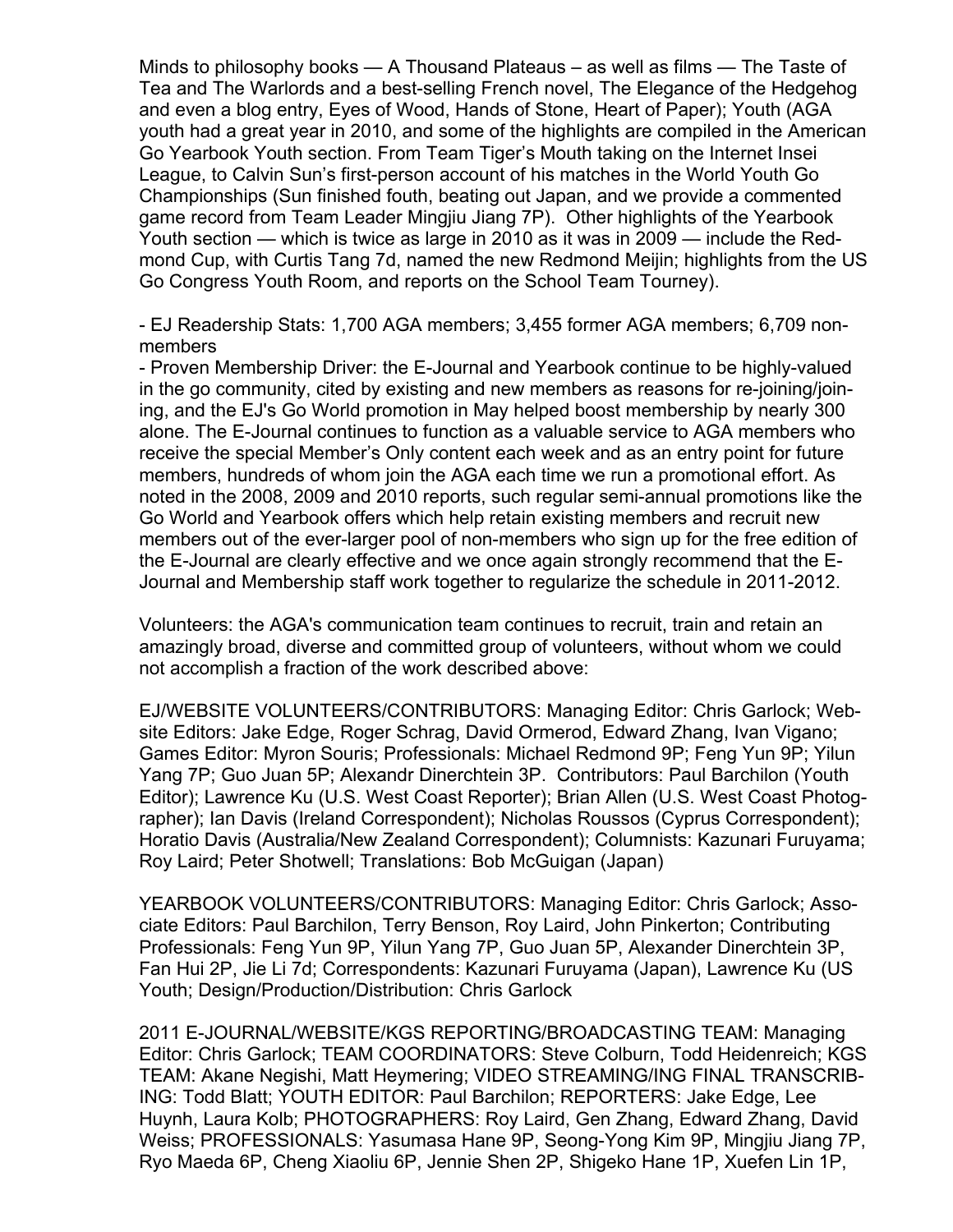Cathy Li 1P; TRANSLATORS: Yoshi Sawada, Shoji Honsono & Jonathan Kim; US OPEN/ING GAME RECORDERS: Solomon Smilack, Chris Burg & Richard Dolen; ING GAME RECORDERS: Gordon Castanza, David Weimer, Myron Souris, Ryan Bernstein, Jim Hlavka, Michael Huang, Mike LePore & Daniel Smith; REDMOND CUP GAME RE-CORDERS: Justin Teng, Ashish Varma & Hugh Zhang; Pro Pair Go: Josh Larson.

#### Youth Activities - Paul Barchilon, Youth Coordinator

I am pleased to report that AGA Youth membership is on the rise again, up to 692 this year, compared to 533 at this time last year, for a 29% increase. This solid increase has been fostered by continued support for youth programs, from the board, the President, and from the AGF.

The East Coast Go Camp struggled this year, and was almost canceled, but 14 youth did sign up and the AGF stepped in to help cover the projected loss. We have continued our mainstays, the US Youth Go Championships (USYGC), the Redmond Cup, the School Teams Tourney (STT), and seen friendship matches with Canada, Europe, and Mexico.

As I write this, ten of our youth are preparing for a very exciting new opportunity, the first ever match-up with kids studying to be professionals in Japan, the insei. I hope to arrange similar matches with the Koreans and the Chinese in the near future as well. I am also very excited to be going to Romania for the World Youth Go Championships, where 15 year old Vincent Zhuang 6d, and 9 year old Aaron Ye 4d, will represent the AGA in international competition. I will be reporting from the event daily; look for updates on the home page starting on August 13th.

Perhaps the biggest news this year has been another astonishing donation from Winston Jen, who gave us 1,000 sets of the Hikaru no Go manga. That is 23,000 volumes, taking up 11 palettes of space in the AGF warehouse, and with a retail value of over \$228,000.00. In partnership with the AGF, we have made the series available to any school or public library, for just the cost of shipping. To further boost our visibility, The AGF sent myself, Chris Kirschner, and Vincent Eisman (2008 Teacher of the Year) to New Orleans to introduce Go and Hikaru to 20,000 librarians at the American Library Association's annual convention. All three of us have done a lot of demos before, but we felt that this was very different. People were not casually interested, or just wandering by and curious; they were focused, excited, and looking specifically for ways to engage kids and teens in their libraries. Not only did 113 libraries sign up for a free set of Hikaru on the spot, but we also gave out over 700 brochures, about 500 copies of The Way to Go, almost 200 starter CDs and 280 cardboard sets. We even taught librarians how to play right there in the booth as well, and they all seemed fascinated.

The AGF is honoring Fritz Balwit as Teacher of the Year for 2011. Fritz is based in Portland, where he has been a chess teacher in the schools for years. When he discovered Go, he fell in love with it, and introduced it to his chess students. Now, most of his clubs have morphed into Go clubs. He has run programs in over a dozen locations over the past several years, several of which are still on-going, and reached hundreds of kids. Balwit will share his tips for success in a round table for Go teachers here at the congress, on Tuesday at 5 pm. Anyone who is interested in youth Go is invited to attend.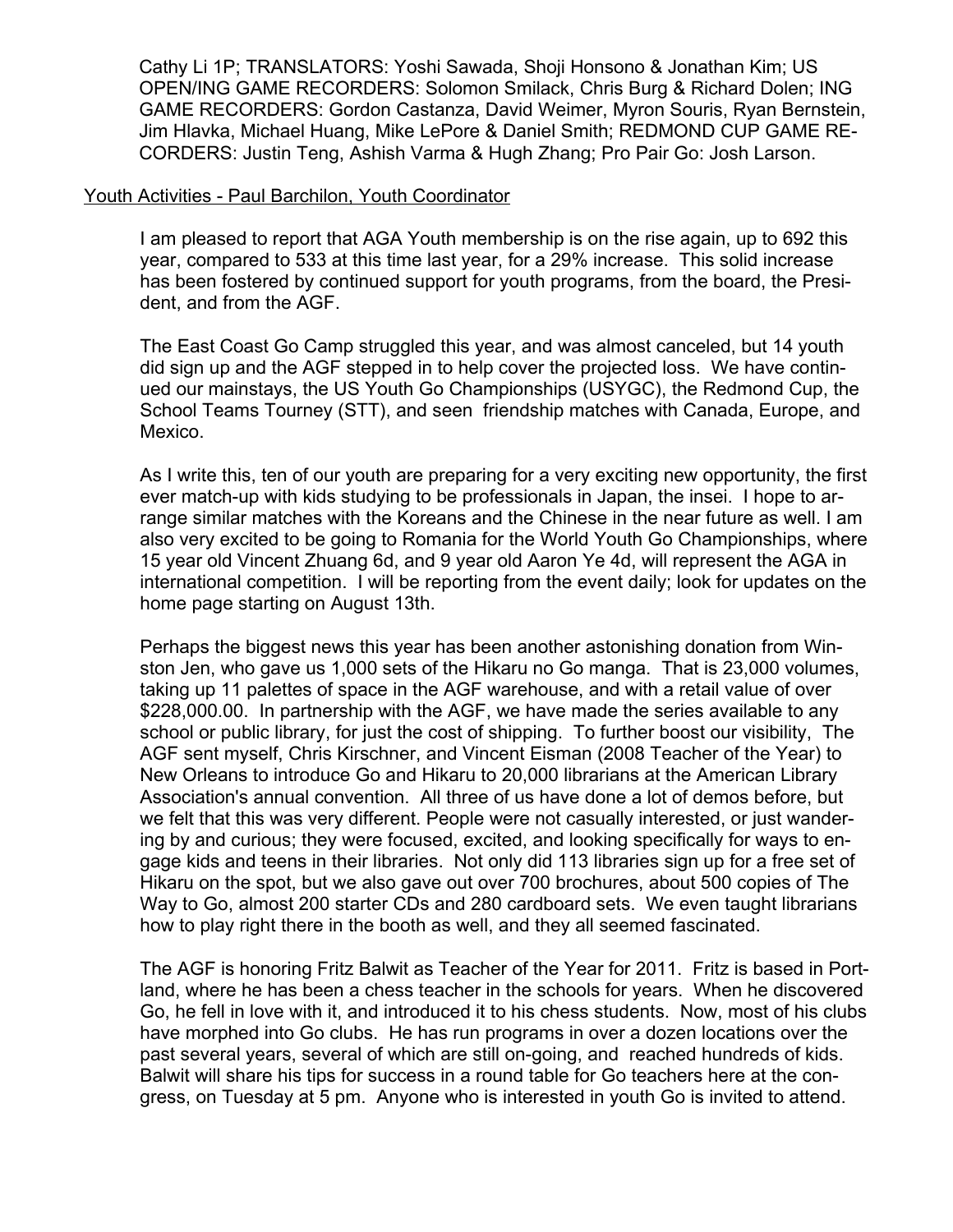# Budget - Summary by Allan Abramson (attachment: FY12 budget)

Bottom line:

- O Bottom line is \$16,818 surplus for FY11, with key factors being:
- O Income received from both 2009 and 2010 Congresses (2009 was late), so this accounts for an extra \$5,000
- O We had six new lifetime members, vs budgeted two, for an extra \$4,000
- O Web site expenses came in \$5,700 under budget
- O Other expenses were a little lower, too
- Final FY 12 Budget Notes:

Income:

- O Continuing our conservative approach, I have assumed \$2,000 less in budgeted donations, and \$4,000 less in budgeted membership income than last year
- O Investment interest is adjusted from \$2,000 to \$1,000, closer to reality
- O Sales income is reduced by \$3,500, reflecting the loss of weblink income
- O With other small adjustments, assumed income is around \$12,000 less than FY11 budget
- O New item is income from Affinity Credit Card, assumed to be used by 200 people, giving us \$10,000 in income for 2012 Mind Games reserve; this is a wild guess of course... This item shows up as both income and expense, but really will affect next year's budget, not this year's budget, as it is a reserve...

### Expenses:

- O Line 60102, Casual Labor, AGA phone/POBox, estimated at \$2,000, down from this year's actual, reflecting full implementation of online credit card payments through Paypal, etc.
- O Line 60230, Website upgrades, estimated at \$2,000, as a reserve for consulting, if needed. Note that \$4,000 was reserved in FY11, but only a little used
- O Lines 60300 and 60390, E-Journal and Yearbook, about the same, but FY11 actuals are over \$3,000 less than budgeted, so this may be an area with savings/reinvestment
- Line 60450, Database entry and Q/A, should drop considerably now that new system online; reduced by \$4,000

O Lines 60500, Tournaments